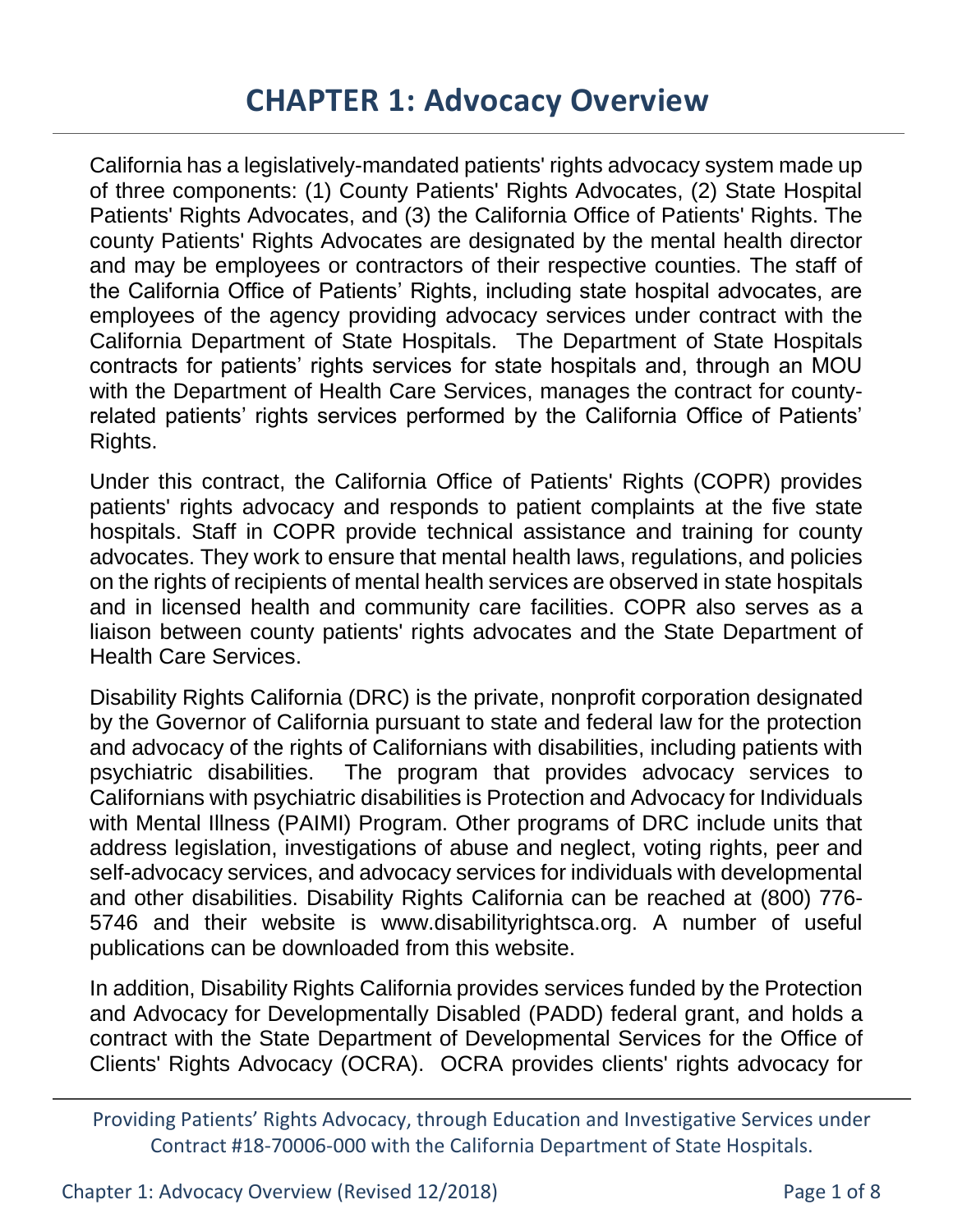people with developmental disabilities who are regional center consumers. Clients' rights advocates help people who have developmental disabilities and their families get the services they need. Such services can include representation in administrative hearings, training about their rights, and investigation into denial of rights in facilities. OCRA staff are employees of Disability Rights California.

The Office of Payee Review and Beneficiary Assistance (OPRABA) was created by the Strengthening Protections for Social Security Beneficiaries Act of 2018, a bi-partisan bill that was signed into law on April 13, 2018. OPRABA staff are employees of Disability Rights California, not SSA.

In addition to the federal and state programs, other advocacy programs and organizations have been developed to meet California's diverse population needs. These groups include representatives from the consumer, family member, and Patients' Rights Advocates organizations.

### **HISTORY**

The following is a summary of the history of patients' rights advocacy in the United States and California. It not meant to cover all of many significant pieces of legislation and/or legal decisions, but rather to provide an overview of the changes that impact services for, and rights of persons with mental disabilities. It is written to provide you with sense of how advocacy evolved and to enhance your basic advocacy knowledge.

Mental health advocacy and the recognition of patients' rights were the result of increased public knowledge and numerous legal decisions. Providing institutional mental health treatment began to change in the late 1950's and early 1960's. Beginning in the nineteenth century, mental health treatment had been provided in large, centralized hospitals, isolating patients from their families and friends. Continuous concerns about the institution's recognition and enforcement of rights for the patients as well as concerns with safety problems, resulted in significant changes in treatment, including the development of community mental health options.

Beginning in the 1960's the courts began to take a more active role in defining and at times leading the development of mental health rights. First recognizing the legal rights of defendants, the judiciary began making a series of decisions based on the principle that loss of liberty is a grievous penalty for a person to pay in a democratic society. The ensuing legal decisions began to lay the foundation

Providing Patients' Rights Advocacy, through Education and Investigative Services under Contract #18-70006-000 with the California Department of State Hospitals.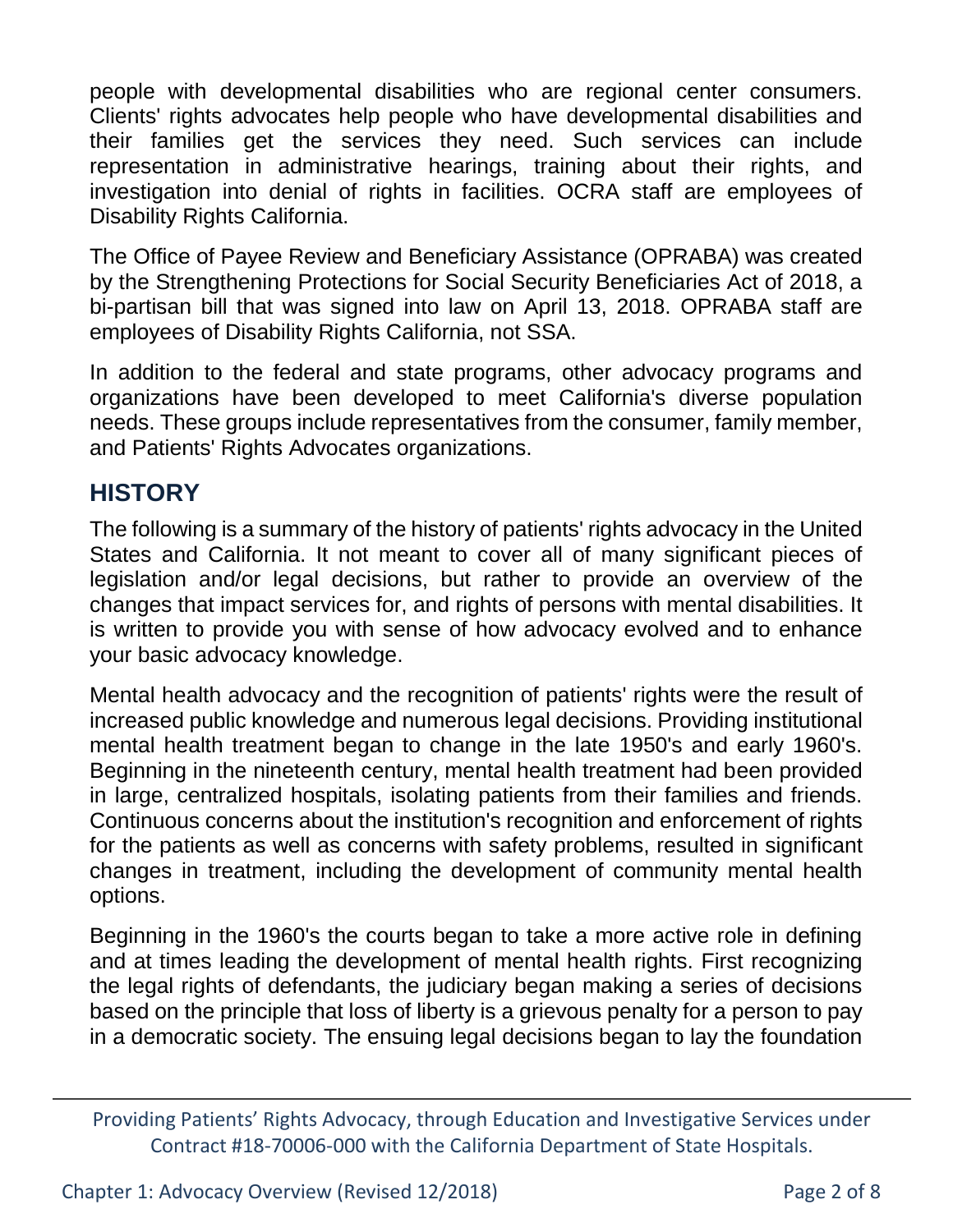for issues such as the right to treatment, the right to the least restrictive alternative to hospitalization and the right to refuse treatment.

In 1963 President Kennedy signed the Community Mental Health Center Act. Two years later the State of New York created the first mental health advocacy program known as the Mental Health Information Service (MHIS). The primary focus of this service was due process for individuals committed to mental institutions. Within two years many states were overhauling their commitment laws. Some states created more formalized advocacy systems to comply with changes in the law. Congress enacted the Mental Systems Act in 1980 that recommended that all states provide mental health advocacy services.

Motivated by the civil rights movement, former recipients of mental health services began to organize and protest the injustices and discrimination they experienced. In 1971 the first consumer or ex-psychiatric inmates group, the Mental Patients' Liberation Front of Massachusetts, was formed. Several years later, California's oldest and largest consumer organization, the Network Against Psychiatric Assault (NAPA) was established.

Today most states have a more formalized advocacy system. Many metropolitan areas have consumer or self-help groups as well as private advocacy organizations throughout the country. Advocates are engaged in a variety of activities, ranging from resolving patient complaints, to reforming service delivery problems and providing legislative testimony.

In California, the move to acknowledge patient's rights and establish an advocacy system began in 1969 with the implementation of the landmark Lanterman-Petris Short Act (LPS Act). It was co-authored by California State Assemblyman Frank Lanterman and California State Senators Nicholas C. Petris and Alan Short and can be found starting at Welfare and Institutions Code section 5000. The LPS Act was drafted in response to a 1966 legislative study which found that despite efforts to the contrary, large numbers of persons with mental disabilities remained in California's state hospitals for treatment.

Additional laws have been passed since the inception of LPS. In 1972 the Legislature adopted legislation recognizing that patients have certain rights including; the right to wear their own clothing, right to see visitors daily and the to refuse psychosurgery. Regulations adopted in 1976 require county mental health departments and state hospitals to provide advocacy services. These same regulations established procedures for notifying patients of their rights, complaint resolution and identified the good cause denial criteria.

Providing Patients' Rights Advocacy, through Education and Investigative Services under Contract #18-70006-000 with the California Department of State Hospitals.

Chapter 1: Advocacy Overview (Revised 12/2018) Page 3 of 8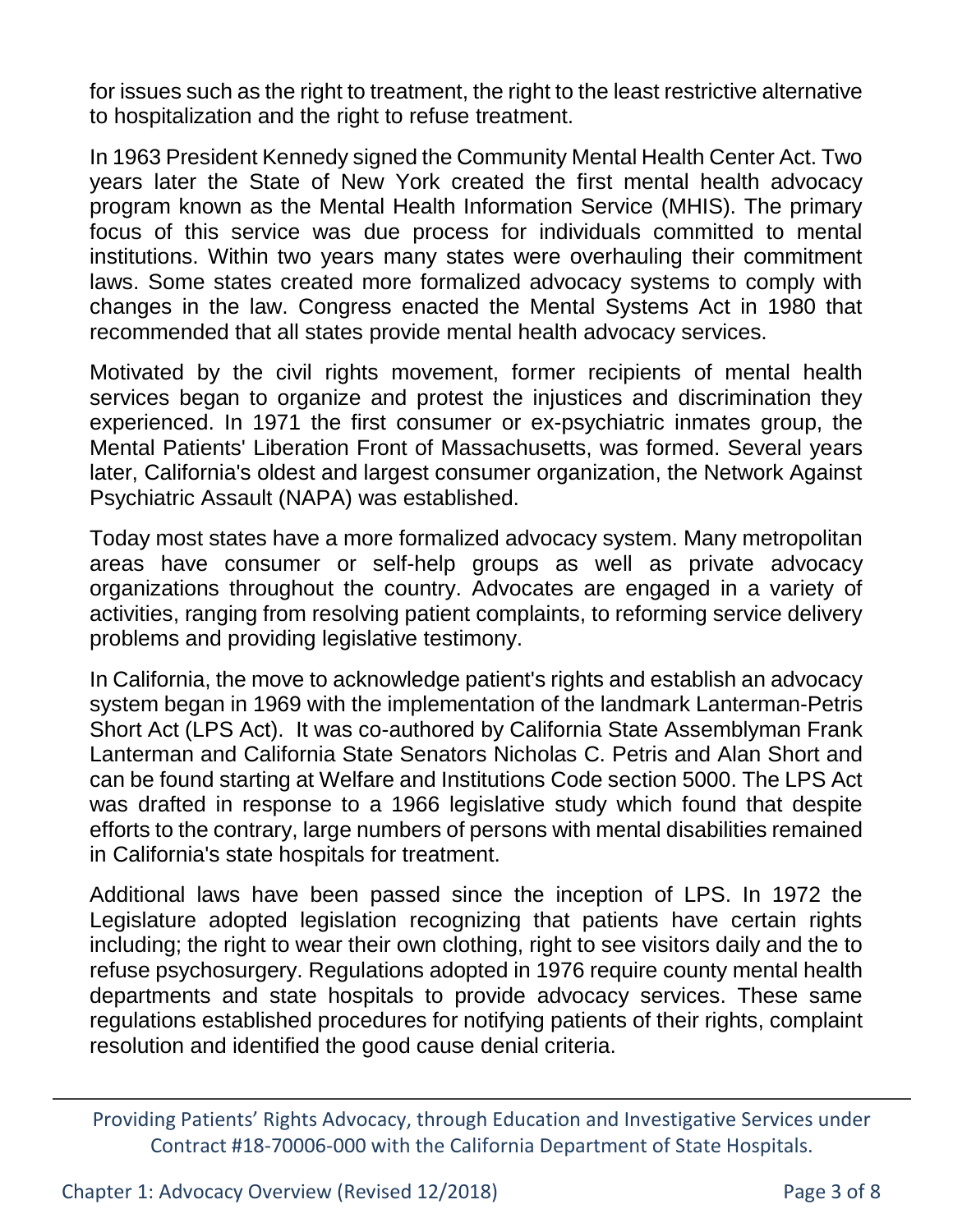The legislature and the courts continued their involvement in establishing further rights regarding personal possessions, discrimination, informed consent, due process, notification of involuntary detention, certification review hearings, and the acknowledgement that persons with mental disabilities have "the same rights and responsibilities" possessed by other Californians.

The Department of State Hospitals and the Department of Health Care Services are the State agencies responsible for services to persons with mental disabilities, and for establishing policies on all patients' rights issues in California.

# **EXPRESSED VS. BEST INTEREST**

Advocates represent client's interests as defined by the client, as long as those interests are consistent with statutory requirements and achievable within the advocate's resources. Advocates do not determine what is most "appropriate" for the client or in the client's "best interest." Rather, the Advocate should be responsible for advising the clients about their options, the implications of those options and assist the client to make an informed choice. This perspective is different from the traditional clinical "best interest" approach.

### **TYPES OF ADVOCACY**

Individual advocacy - Historically, Patients' Rights Advocates' primary responsibility has been the investigation and resolution of individual problems. This can involve an explanation of legal rights and remedies, assistance in negotiating a solution to a problem, or representation of a client in a hearing or other dispute resolution processes. Additionally, advocates may be involved in representing clients in mental health administrative hearings. Advocates have also been involved in assisting clients with issues related to their hospitalization in the community mental health system.

Systemic Advocacy - Advocates provide continuous consultation and assistance to mental health facilities by (1) regularly monitoring mental health facilities for compliance with patients' rights law; (2) reviewing and commenting on policies and practices which affect recipients of mental health services; (3) providing recommendations and developing operational questions for the California Office of Patients' Rights and policy questions for the Department of State Hospitals and the Department of Health Care Services; (4) coordinating with other advocates for system reform; (5) analyzing state and federal legislation and regulatory developments; (6) educating and performing outreach to recipients of mental health services to increase clients' ability to advocate for themselves; (7) representing clients' interests in public forums; (8) interfacing with other

Providing Patients' Rights Advocacy, through Education and Investigative Services under Contract #18-70006-000 with the California Department of State Hospitals.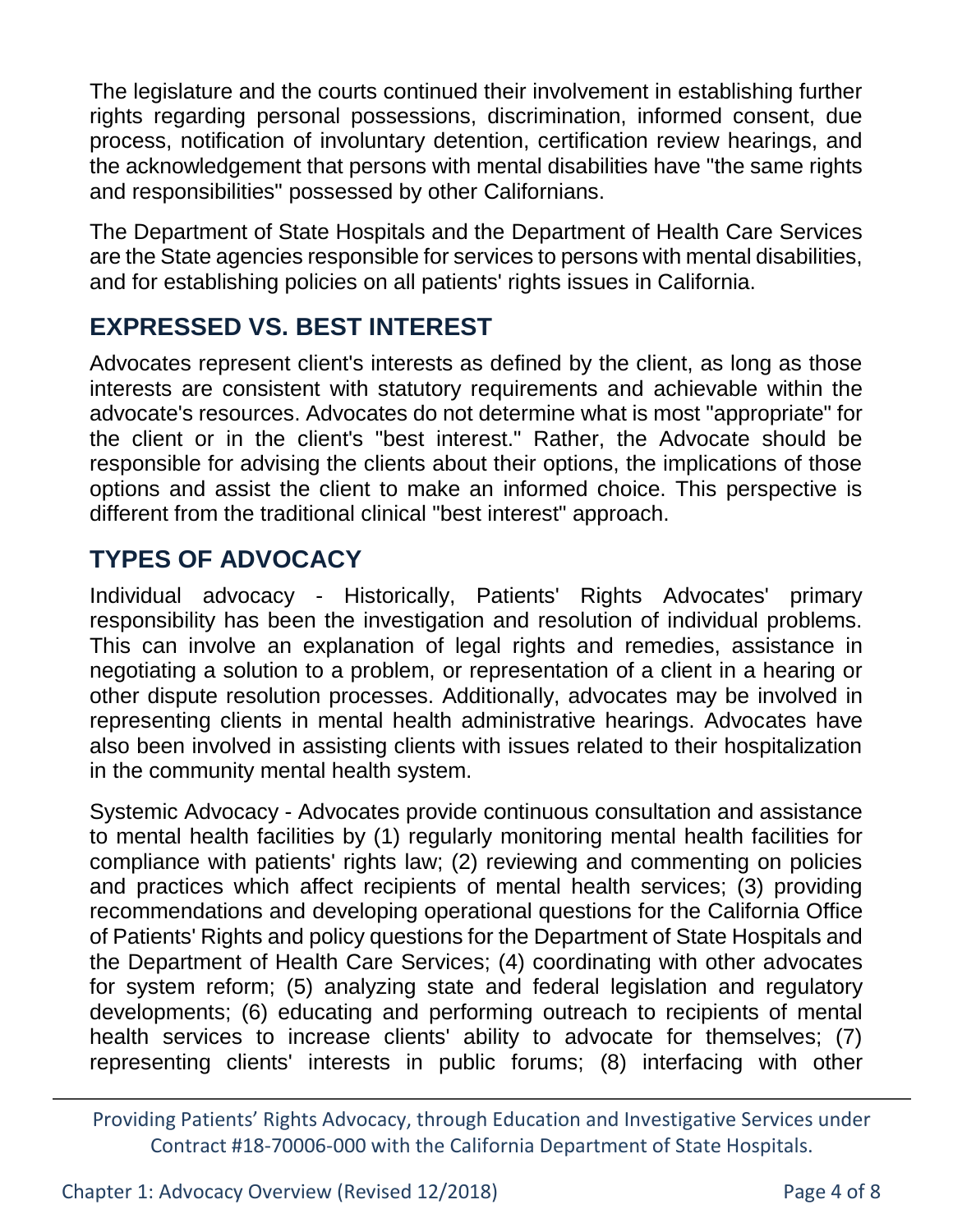advocacy, consumer, family groups, as well as with federal/state/county administrative or community organizations.

# **VALUE OF ADVOCACY**

For the Patient - In addition to resolving issues, advocacy helps to give clients a measure of autonomy and dignity. By participating in the processes that affect their lives - making treatment decisions, negotiating with clinicians, establishing house rules in their residence or controlling their finances - clients grow in their independence, self-esteem and ability to work with others.

For the Mental Health Professional - Having an advocate work with a client means "an extra pair of hands" to resolve a client's issues. Because he/she is external to the system, an advocate can also help to improve communication, diffuse tensions and resolve conflicts when disagreements develop between a client and a service provider. Finally, a client whose self-respect and functioning is enhanced through resolving issues may become less dependent on traditional mental health resources.

For Mental Health Facilities - Because of their perspective, advocates can help to identify systemic issues that may be unknown or hidden, even from those working in the system. By participating in the development of policies and practices, advocates can help prevent future abuse and neglect. By articulating their clients' concerns, advocates contribute to ensuring that the mental health system is responsive and humane.

For the Community - Advocating for the rights and interests of their clients, advocacy helps increase public awareness and eliminates stigma. Advocates also can help generate public support for financial, medical and social progress in mental health treatment.

### **COUNTY ADVOCATES**

Each county mental health director is required to appoint, or contract for the services of, one or more county Patients' Rights Advocates (Welfare and Institutions Code (WIC) Section 5520). The duties of county Patients' Rights Advocates include:

 Ensure that the information about patients' rights is posted in all facilities providing mental health services, and that all incoming clients and recipients of mental health services in all licensed health and community care facilities are informed of their rights, including the right to contact the

Providing Patients' Rights Advocacy, through Education and Investigative Services under Contract #18-70006-000 with the California Department of State Hospitals.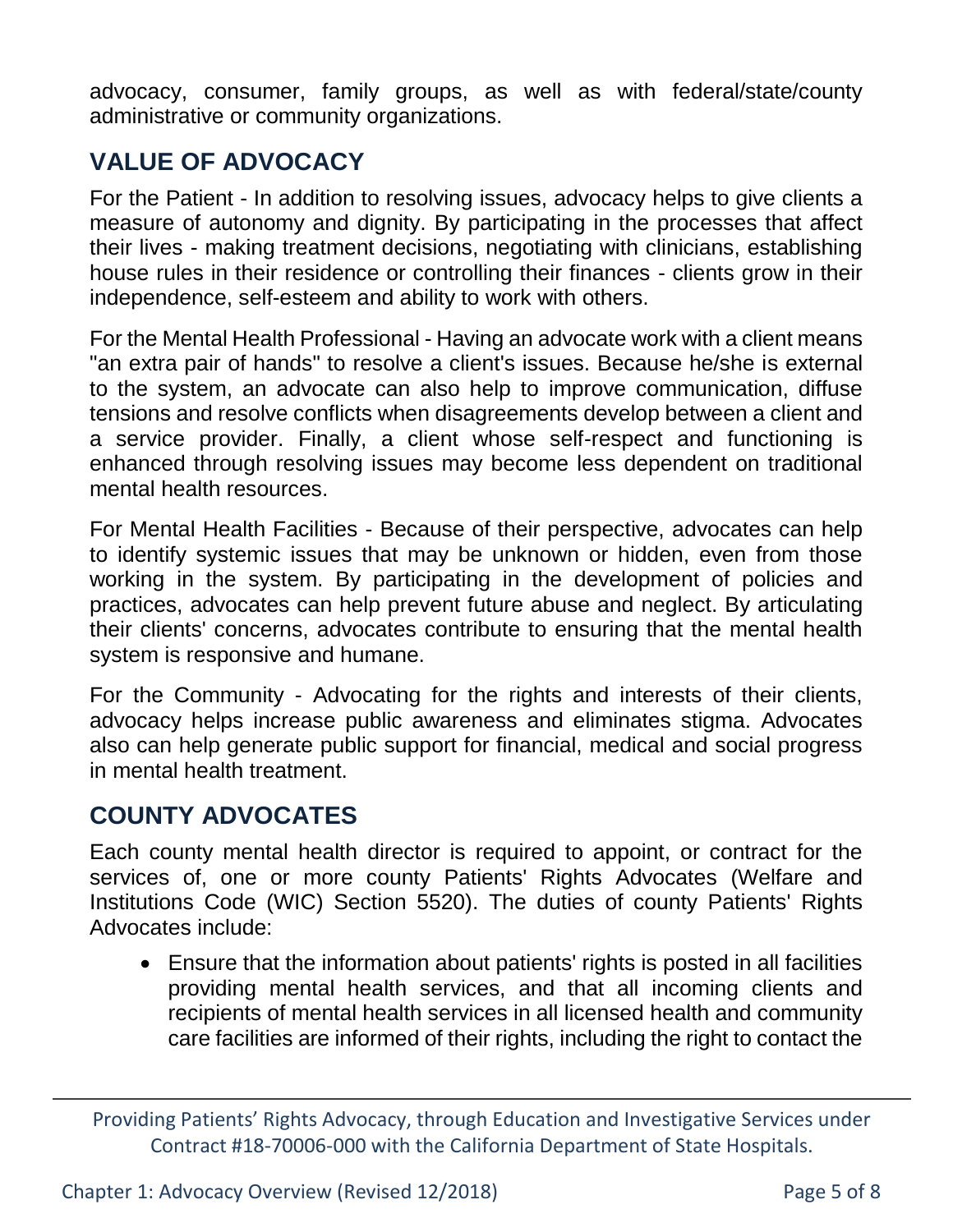Advocate and the California Office of Patients' Rights (WIC Section 5520 [d]), (Title 9 California Code of Regulations (CCR) Section 863.2).

- Receive and investigate complaints from or concerning patients about violations or abuse of their rights (WIC Section 5520 [a], Title 9 CCR Section 863.2).
- Monitor mental health facilities, services and programs for compliance with patients' rights laws, regulations and policies (WIC Section 5520 [b], Title 9 CCR Section 863.2).
- Train mental health providers about patients' rights, laws, regulations, and policies and act as a consultant to staff in mental health facilities in the area of patients' rights (WIC Section 5520 [c], Title 9 CCR Section 863.2).
- Advocate for patients and residents who are unable or afraid to register a complaint. (Title 9 CCR Section 863.2)
- Act as liaison between the advocacy program and the California Office of Patients' Rights. (Title 9 CCR Section 863.2)
- Many county Patients' Rights Advocates are also responsible for representing patients in certification review and/or capacity to give informed consent hearings.

### **STATE HOSPITAL ADVOCATES**

There are five state hospitals in California that provide mental health treatment: Napa State Hospital in Napa County, Atascadero State Hospital in San Luis Obispo County, Metropolitan State Hospital in Los Angeles County, Coalinga State Hospital in Fresno County, and Patton State Hospital in San Bernardino County. Each hospital has a Patients' Rights Advocate who is employed by the designated contractor responsible for operating the California Office of Patients' Rights. Each state hospital advocate provides the same advocacy services as county Advocates, as well as representation capacity hearings.

### **CALIFORNIA OFFICE OF PATIENTS' RIGHTS (COPR)**

The major statutory duties of the California Office of Patients' Rights are contained in WIC Section 5510, 5512, 5513, 5370.2, Title 9 CCR Section 864, and Title 9 CCR Section 868. Other responsibilities and duties are identified and defined in the contract with the Department of State Hospitals. Specifically, the duties of COPR include:

Providing Patients' Rights Advocacy, through Education and Investigative Services under Contract #18-70006-000 with the California Department of State Hospitals.

Chapter 1: Advocacy Overview (Revised 12/2018) Page 6 of 8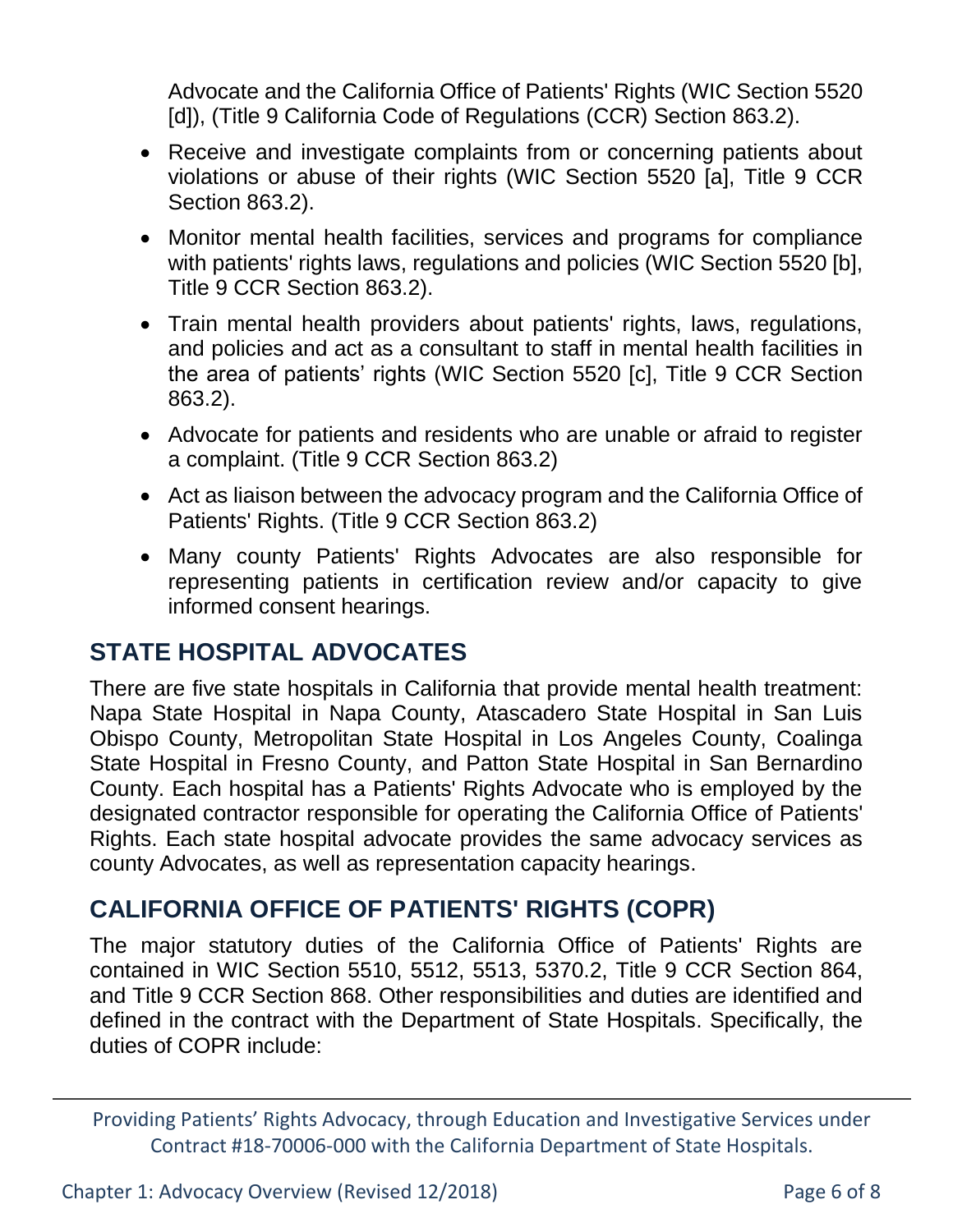- Ensure that the mental health laws, regulations and policies on the rights of recipients of mental services are observed in state hospitals and in licensed health and community care facilities (WIC Section 5510).
- Provide training, support and technical assistance to county and state hospital patient rights advocates. Training shall be directed at ensuring that all patients' rights advocates possess:
	- Knowledge of the service system, financial entitlements, and service rights of persons receiving mental health services. This knowledge shall include, but need not be limited to, knowledge of available treatment and service resources in order to ensure timely access to treatment and services.
	- Knowledge of patients' rights in institutional and community facilities.
	- Knowledge of civil commitment statutes and procedures.
	- Knowledge of state and federal laws and regulations affecting recipients of mental health services.
	- Ability to work effectively and respectfully with service recipients and providers, public administrators, community groups, and the judicial system.
	- Skill in interviewing and counseling service recipients, including giving information and appropriate referrals.
	- Ability to investigate and assess complaints and screen for legal problems.
	- Knowledge of administrative and judicial due process proceedings in order to provide representation at administrative hearings and to assist in judicial hearings when necessary to carry out the intent of WIC Section 5522 regarding cooperation between advocates and legal representatives.
	- Knowledge of, and commitment to, advocacy ethics and principles. in patients' statutory and service rights; civil commitment statutes and procedures; other state and federal laws affecting persons identified as mentally ill; and, skills and knowledge in providing advocacy and investigative services (WIC Section 5512).
	- **Serve as liaison between county Patients' Rights Advocates and** the Department of Health Care Services (WIC Section 5513).

Providing Patients' Rights Advocacy, through Education and Investigative Services under Contract #18-70006-000 with the California Department of State Hospitals.